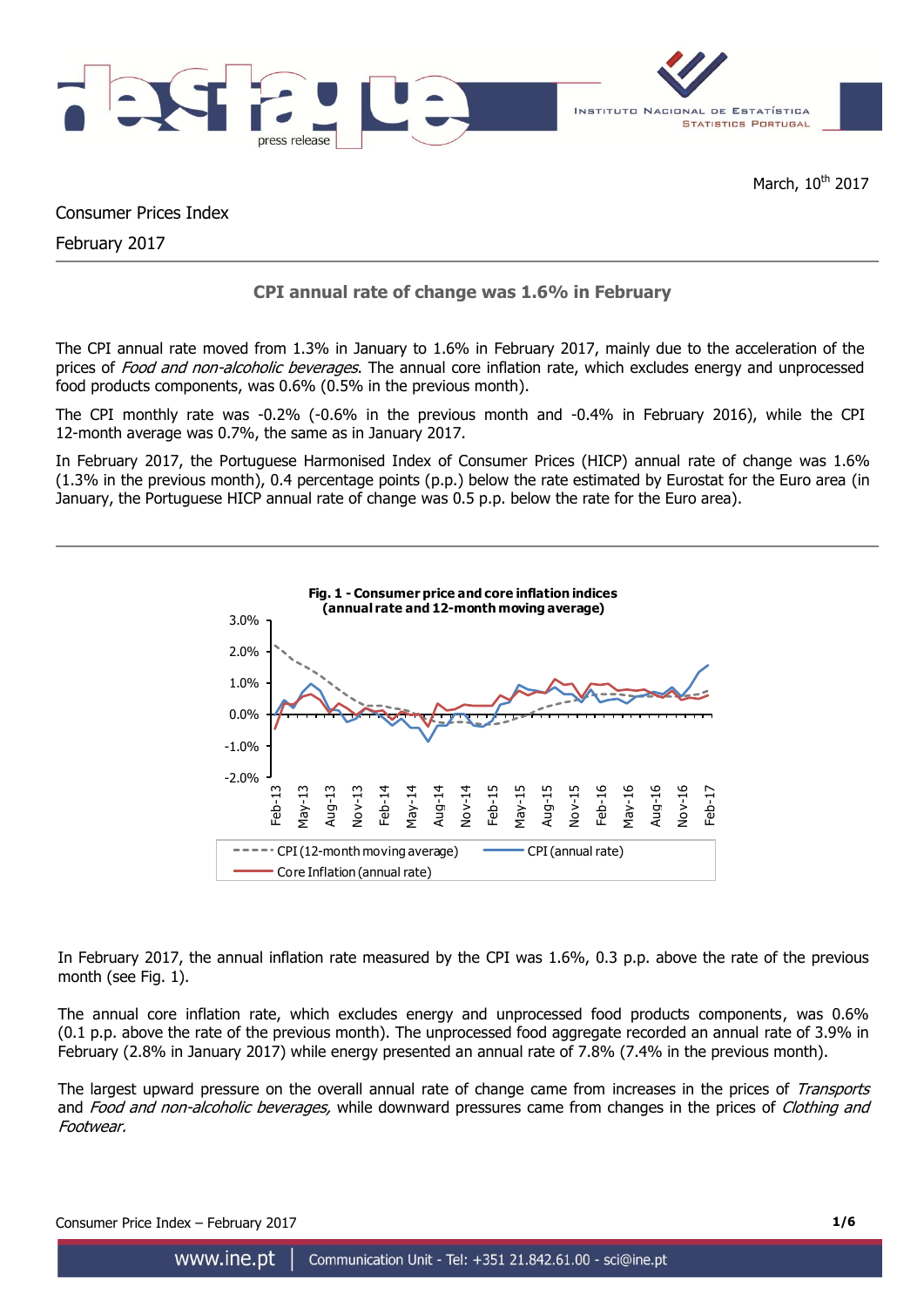

In February, the CPI monthly rate was -0.2% (-0.6% in the previous month and -0.4% in February 2016). The main decrease was observed in the prices of *Clothing and Footwear*. On the opposite side, upward contributions were observed in the prices of Transports.

The CPI 12-month average rate was 0.7% in February, the same value as in the previous month.

In February, the HICP annual rate was 1.6% (1.3% in the previous month) while the HICP monthly rate was -0.2% (-0.5% in February 2016).

In January 2017, the annual rate of change of the Portuguese HICP was 0.5 p.p. lower than the annual rate of change for the Euro area. That difference is estimated to decrease to 0.4 p.p. in February 2017.



The HICP 12-month average rate was 0.8% in February (0.7% in January 2017).

#### **Housing Rents**

In February the monthly rate of change of the average value of rents by net area for the whole country was -0.2% (0.2% in the previous month).

The main increase was recorded in the Açores region (0.6%), while the Algarve region recorded the lowest rate of change (-1.0%).

The annual change rate for the whole country was 0.9% in February. The main increase was observed in the Madeira region (2.5%), while the Alentejo region recorded the main decrease (-0.9%).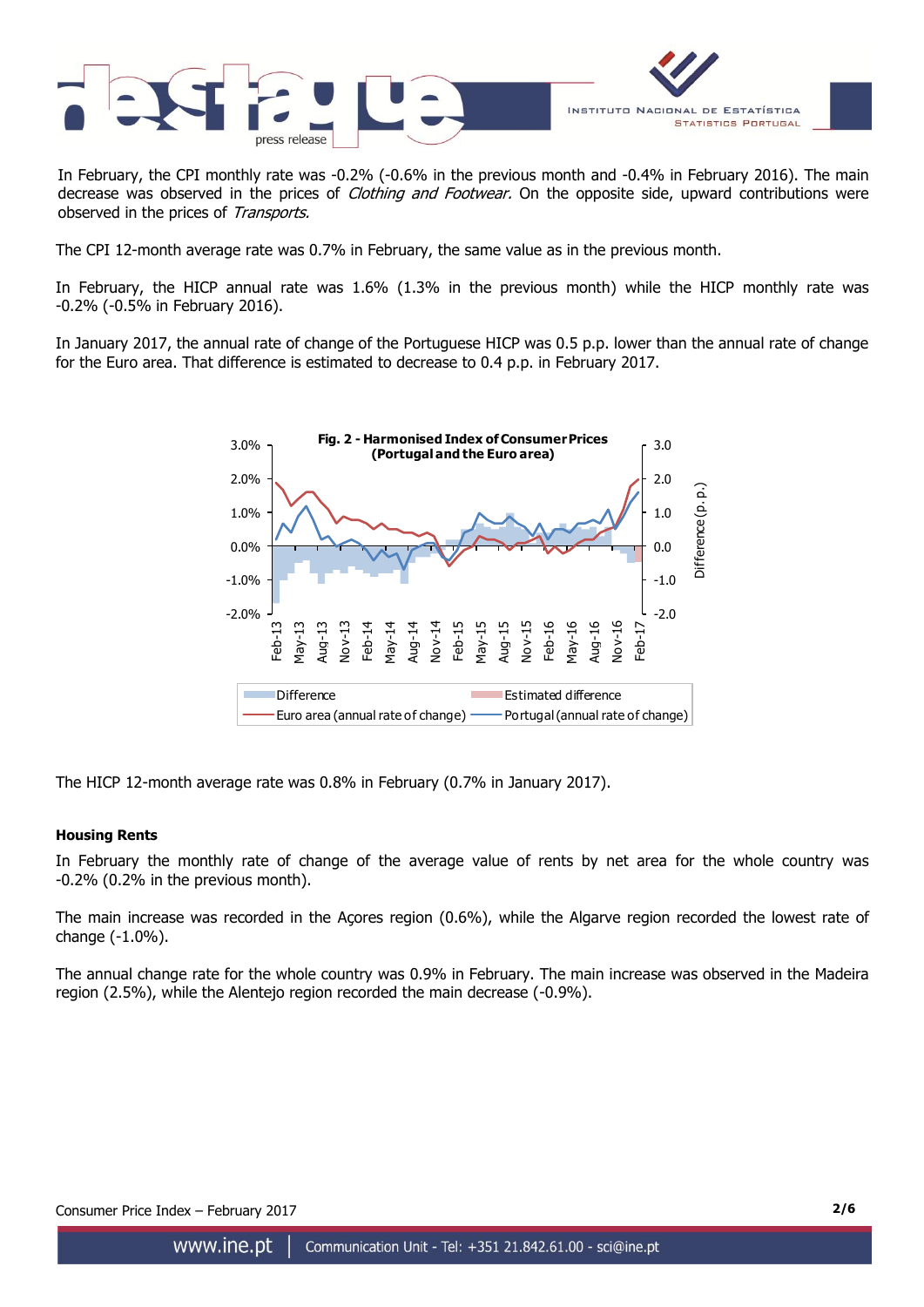



#### **Consumer Price Index**

The Consumer Price Index (CPI) measures the change over time of the prices of a certain basket of goods and services bought by a "typical" consumer. The CPI has been designed to capture price changes and not to measure price levels.

The CPI is updated every year with the most recent information on prices and quantities. The 2017 CPI weighting structure and the sample of goods and services included in the basket are a result of the combination of three fundamental sources of information: results of the Portuguese National Accounts complemented with the Household Budget Survey and the Census for more detailed levels of expenditure. Administrative data is also used.

The CPI is compiled through the aggregation of seven regional price indexes and the goods and services included in the index are grouped according to the COICOP classification.

#### **Table 1: CPI - COICOP Divisions**

| 01                                                                       | Food and non-alcoholic beverages                                      | 07 | Transports                       |  |  |  |  |  |  |
|--------------------------------------------------------------------------|-----------------------------------------------------------------------|----|----------------------------------|--|--|--|--|--|--|
| 02                                                                       | Alcoholic beverages and tobacco                                       | 08 | Communications                   |  |  |  |  |  |  |
| 03                                                                       | Clothing and footwear                                                 | 09 | Recreation and culture           |  |  |  |  |  |  |
| 04                                                                       | Housing, water, electricity, gas and other fuels                      | 10 | Education                        |  |  |  |  |  |  |
| 05                                                                       | Furnishings, household equipment and routine maintenance of the house | 11 | Restaurants and hotels           |  |  |  |  |  |  |
| 06                                                                       | Health                                                                | 12 | Miscellaneous goods and services |  |  |  |  |  |  |
| <sup>1</sup> COICOP: Classification Of Individual Consumption by Purpose |                                                                       |    |                                  |  |  |  |  |  |  |

#### **Monthly rate**

The monthly rate is the change in the index of a certain month compared with the index of the previous month expressed as a percentage. Although up-to-date, this measure can be affected by seasonal and other effects.

#### **Annual rate**

The annual rate is the change in the index of a certain month compared with the index of the same month in the previous year expressed as a percentage. In the presence of a stable seasonal pattern, seasonal effects do not influence this measure.

## **12-month average rate**

The 12-month average rate is the change in the average index of one year compared with the average index of the previous year expressed as a percentage. This moving average is less sensitive to transient changes in prices.

## **Core inflation index (all items CPI excluding unprocessed food and energy products)**

The core inflation index is compiled by excluding the prices of unprocessed food and energy products from the all items CPI. The primary objective of this index is to capture the underlying inflation pressures in the economy.

#### **Harmonised Index of Consumer Prices**

The Harmonised Index of Consumer Prices (HICP) is compiled in each member state of the European Union for the purposes of inflation comparisons across EU countries, as required by the Treaty on European Union<sup>1</sup>. This index plays an important role as a guideline for the achievement of the European System of Central Banks primary objective: price stability. In 1998, the European Central Bank adopted the HICP as "the most appropriate price measure" for its definition of price stability in the Euro area<sup>2</sup>.

 $\frac{1}{1}$  Article 109j and protocol on the convergence criteria referred to in that article.

 $2$  A stability oriented monetary policy strategy for the ESCB". ECB press notice released on 13 October 1998.

| Consumer Price Index - February 2017 |  |
|--------------------------------------|--|
|                                      |  |

 $\overline{\phantom{a}}$  , where  $\overline{\phantom{a}}$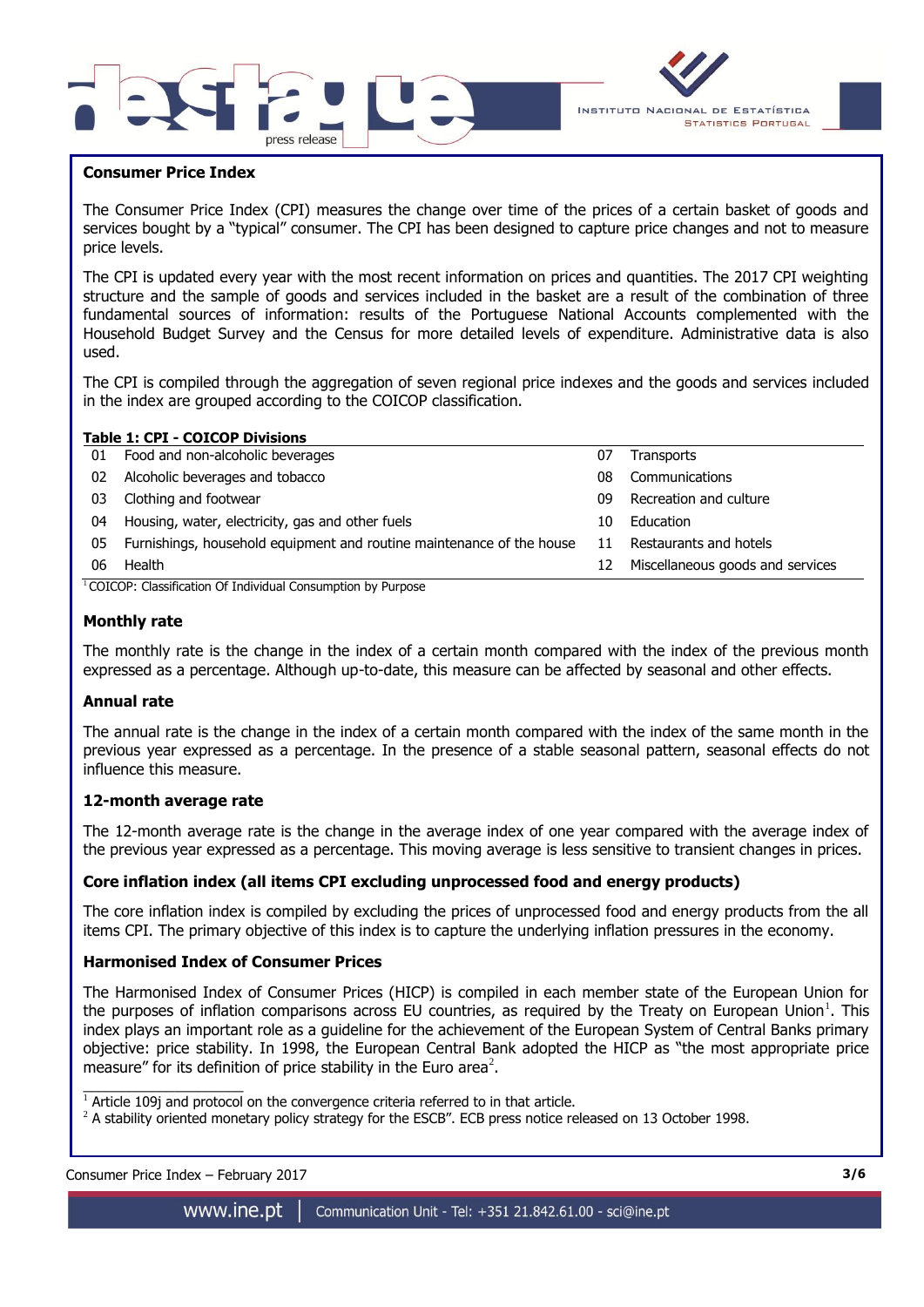

The HICP is produced in each Member State following a harmonized methodology developed by experts in the field of price statistics, under the "Price Statistics Working Group" and related Task Forces. From the methodological point of view, there are no major differences between the HICP and CPI. However, the different scope of coverage leads to differences in the weighting structure, mainly in Restaurants and hotels. This is mostly an effect of the inclusion of non-residents expenditure ("tourists") in the HICP and the corresponding exclusion from the CPI.

Additional information on the methodology of the HICP is available at [http://ec.europa.eu/eurostat/web/hicp.](http://ec.europa.eu/eurostat/web/hicp)

## **Table 2: CPI and HICP 2017 weighting structure**

|    | <b>COICOP divisions</b>                                               | <b>CPI</b> | <b>HICP</b> |
|----|-----------------------------------------------------------------------|------------|-------------|
| 01 | Food and non-alcoholic beverages                                      | 203.9      | 195.8       |
| 02 | Alcoholic beverages and tobacco                                       | 38.6       | 37.7        |
| 03 | Clothing and footwear                                                 | 73.6       | 74.4        |
| 04 | Housing, water, electricity, gas and other fuels                      | 99.8       | 93.9        |
| 05 | Furnishings, household equipment and routine maintenance of the house | 61.7       | 60.1        |
| 06 | Health                                                                | 59.0       | 56.4        |
| 07 | Transport                                                             | 153.5      | 150.8       |
| 08 | Communication                                                         | 34.3       | 32.3        |
| 09 | Recreation and culture                                                | 71.8       | 60.5        |
| 10 | Education                                                             | 15.9       | 14.9        |
| 11 | Restaurants and hotels                                                | 88.2       | 128.6       |
| 12 | Miscellaneous goods and services                                      | 99.8       | 94.4        |
| 00 | All items                                                             | $1,000^2$  | $1,000^2$   |

 $1$ COICOP: Classification Of Individual Consumption by Purpose.

 $2$  Due to rounding, the sum of the parts may not add exactly to 1000.

## **Presentation of data and rounding rules**

Since the release of the January 2013 CPI indices are published with base 100 in the year 2012.

Due to rounding procedures, those indices may not reproduce exactly the published rates of change. However, it should be noted that the published rates prevail.

In this press release the descriptive analysis is based on rounded values to one decimal.

## **Next press release**

The March 2017 CPI/HICP will be released on April  $12<sup>th</sup>$ , 2017.

Consumer Price Index – February 2017 **4/6**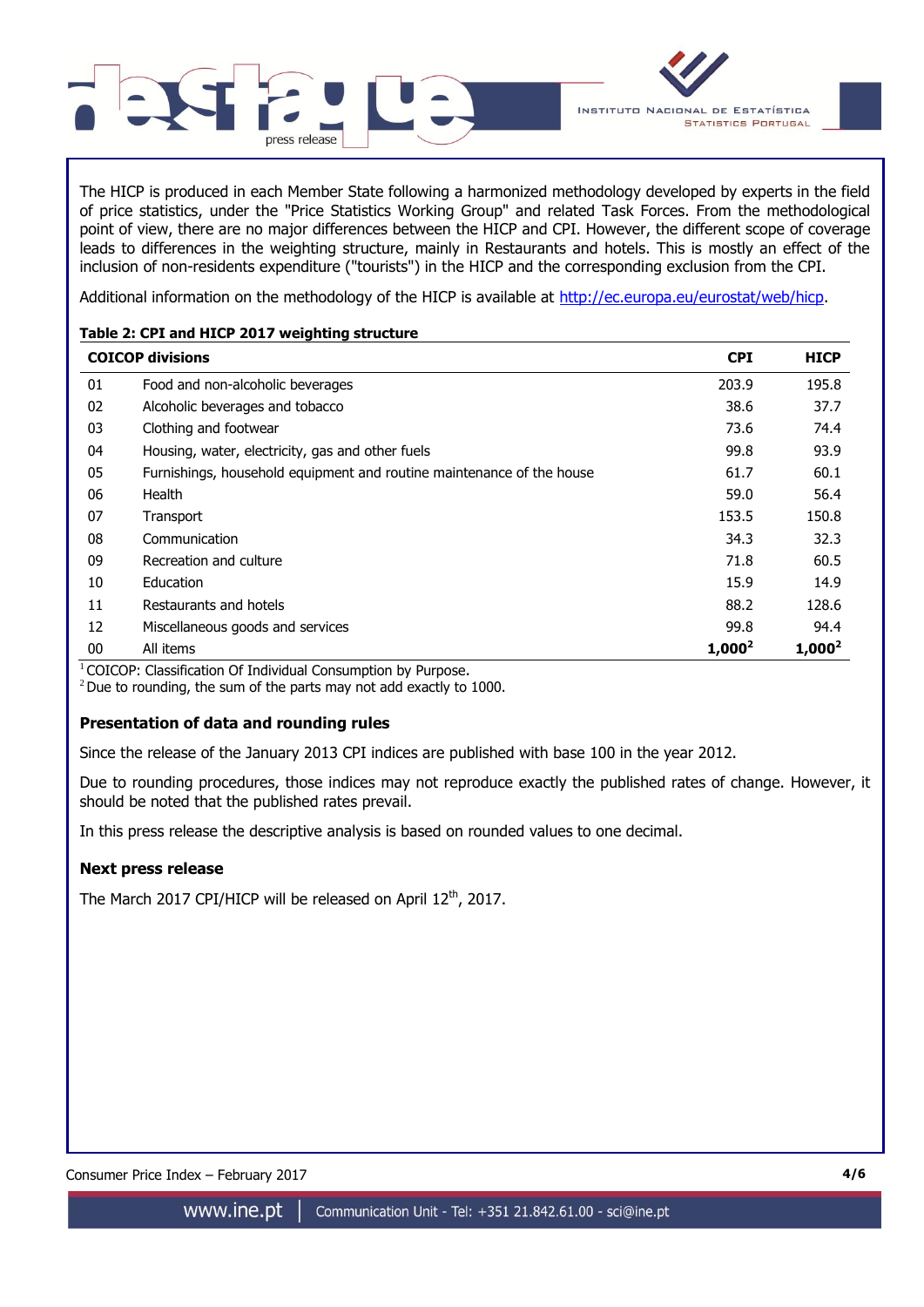

**Annex:**

# CPI rate of change (index division and all items CPI)

|      |                 |                |         |                                                                    |         |         |                 | Index divisions <sup>(1)</sup> |         |         |      |                 |         | <b>All-items</b><br><b>CPI</b> |  |  |
|------|-----------------|----------------|---------|--------------------------------------------------------------------|---------|---------|-----------------|--------------------------------|---------|---------|------|-----------------|---------|--------------------------------|--|--|
|      |                 | 01             | 02      | 03                                                                 | 04      | 05      | 06              | 07                             | 08      | 09      | 10   | 11              | 12      |                                |  |  |
|      |                 |                |         |                                                                    |         |         |                 | Annual average rate            |         |         |      |                 |         |                                |  |  |
| 2014 |                 | $-1.34$        | 3.09    | $-2.11$                                                            | 2.22    | $-0.38$ | 0.66            | $-1.20$                        | 1.10    | $-1.49$ | 0.43 | 0.97            | $-0.46$ | $-0.28$                        |  |  |
| 2015 |                 | 1.01           | 4.09    | $-2.02$                                                            | 0.23    | 0.67    | 0.41            | $-0.99$                        | 4.12    | $-0.63$ | 0.65 | 1.31            | 0.42    | 0.49                           |  |  |
| 2016 |                 | 0.49           | 2.61    | $-0.39$                                                            | 0.39    | 0.43    | $-0.61$         | $-0.56$                        | 3.17    | 1.02    | 0.89 | 2.21            | 0.60    | 0.61                           |  |  |
|      |                 | Annual rate    |         |                                                                    |         |         |                 |                                |         |         |      |                 |         |                                |  |  |
|      | 2015 February   | 0.01           | 3.19    | $-1.84$                                                            | 0.20    | 0.84    | 0.65            | $-2.78$                        | 2.80    | $-1.52$ | 0.60 | 1.78            | $-0.85$ | $-0.21$                        |  |  |
|      | March           | 0.29           | 2.60    | $-1.99$                                                            | 0.32    | 0.76    | 0.59            | $-0.26$                        | 3.63    | $-0.93$ | 0.54 | 1.98            | $-0.61$ | 0.31                           |  |  |
|      | April           | 1.18           | 4.04    | $-2.44$                                                            | 0.50    | 0.64    | 0.50            | $-1.40$                        | 3.55    | $-1.40$ | 0.49 | 1.89            | $-0.02$ | 0.40                           |  |  |
|      | May             | 2.07           | 5.07    | $-2.54$                                                            | 0.48    | 0.60    | 0.56            | 1.04                           | 3.58    | $-0.82$ | 0.50 | 1.57            | $-0.02$ | 0.95                           |  |  |
|      | June            | 1.95           | 4.91    | $-3.44$                                                            | 0.62    | 0.78    | 0.49            | $-0.20$                        | 4.90    | $-0.53$ | 0.51 | 1.54            | 0.02    | 0.80                           |  |  |
|      | July            | 1.53           | 4.97    | $-0.42$<br>$-2.86$<br>0.24<br>1.15<br>0.34                         |         |         |                 |                                | 4.98    | $-0.48$ | 0.59 | 1.43            | 0.41    | 0.77                           |  |  |
|      | August          | 1.71           | $-2.65$ | 0.05                                                               | 1.14    | 0.47    | $-1.83$         | 4.96                           | $-0.42$ | 0.58    | 1.51 | 1.08            | 0.66    |                                |  |  |
|      | September       | 1.98           | 4.28    | $-0.23$                                                            | $-0.22$ | 1.19    | 0.29            | $-1.11$                        | 5.53    | $-0.54$ | 0.59 | 1.03            | 1.02    | 0.88                           |  |  |
|      | October         | 1.27           | 3.89    | $-0.90$                                                            | $-0.32$ | $-0.10$ | 0.19            | $-0.85$                        | 4.77    | $-0.54$ | 0.93 | 0.95            | 1.60    | 0.63                           |  |  |
|      | November        | 0.36           | 4.31    | $-1.68$                                                            | $-0.16$ | $-0.01$ | 0.18            | 0.36                           | 4.73    | 0.81    | 0.95 | 0.51            | 1.69    | 0.64                           |  |  |
|      | December        | 0.00           | 4.32    | $-2.28$                                                            | 0.04    | 0.05    | 0.28            | $-0.09$                        | 4.93    | 0.21    | 0.93 | 0.23            | 1.33    | 0.40                           |  |  |
|      | 2016 January    | 0.21           | 4.37    | 0.16                                                               | $-0.07$ | 0.77    | $-0.01$         | 0.04                           | 5.31    | 0.98    | 0.91 | 0.60            | 1.60    | 0.78                           |  |  |
|      | February        | $-0.62$        | 4.06    | $-0.23$                                                            | 0.59    | 1.14    | $-0.19$         | $-1.28$                        | 3.95    | 1.90    | 0.92 | 0.15            | 1.09    | 0.40                           |  |  |
|      | March           | $-0.73$        | 4.38    | 0.02                                                               | 0.62    | 1.22    | $-0.16$         | $-1.43$                        | 3.30    | 1.26    | 0.93 | 1.77            | 0.90    | 0.45                           |  |  |
|      | April           | 0.09           | 2.41    | 0.04                                                               | 0.69    | 0.89    | $-0.92$         | $-0.93$                        | 2.95    | 0.74    | 0.94 | 1.99            | 0.43    | 0.48                           |  |  |
|      | May             | $-0.10$        | 2.27    | $-0.76$                                                            | 0.65    | 0.67    | $-0.98$         | $-1.29$                        | 2.76    | 0.94    | 0.94 | 2.19            | 0.50    | 0.33                           |  |  |
|      | June            | 1.01           | 1.89    | $-0.86$                                                            | 0.69    | 0.62    | $-0.90$         | $-1.49$                        | 1.75    | 0.94    | 0.94 | 2.61            | 0.74    | 0.55                           |  |  |
|      | July            | 1.65           | 1.77    | 1.32                                                               | 0.12    | 0.35    | $-0.72$         | $-2.10$                        | 1.66    | 0.36    | 0.91 | 2.62            | 0.63    | 0.61                           |  |  |
|      | August          | 1.82           | 2.16    | 0.78                                                               | 0.28    | 0.02    | $-0.76$         | $-1.29$                        | 1.57    | $-0.29$ | 0.89 | 3.29            | 0.41    | 0.72                           |  |  |
|      | September       | 0.99           | 1.65    | $-0.81$                                                            | $-0.05$ | $-0.26$ | $-0.59$         | $-0.29$                        | 2.51    | 0.76    | 0.89 | 3.38            | 0.39    | 0.63                           |  |  |
|      | October         | 0.45           | 2.23    | $-1.44$                                                            | 0.24    | 0.02    | $-0.60$         | 0.94                           | 3.05    | 2.56    | 0.77 | 4.20            | 0.10    | 0.88                           |  |  |
|      | November        | 0.49           | 2.05    | $-1.36$                                                            | 0.28    | 0.04    | $-0.62$         | 0.68                           | 4.07    | 1.21    | 0.81 | 1.76<br>$-0.01$ |         | 0.58                           |  |  |
|      | December        | 0.62           | 2.28    | $-0.93$                                                            | 0.61    | $-0.35$ | $-0.84$         | 1.89                           | 5.18    | 0.91    | 0.82 | 1.85            | 0.42    | 0.88                           |  |  |
|      | 2017 January    | 1.33           | 2.40    | $-0.69$                                                            | 0.49    | $-0.19$ | $-0.47$         | 5.38                           | 2.47    | 1.38    | 0.85 | 1.61            | $-0.13$ | 1.33                           |  |  |
|      | February        | 2.37           | 2.57    | $-1.83$                                                            | 0.11    | $-0.19$ | $-0.27$         | 5.89                           | 1.92    | 0.83    | 0.85 | 1.89            | 0.44    | 1.55                           |  |  |
|      | <b>Symbols:</b> | f estimated    |         | Po provisional                                                     |         |         | x not available |                                |         |         |      |                 |         |                                |  |  |
|      | Note:           |                |         | (1) The names of the divisions are given in the explanatory notes. |         |         |                 |                                |         |         |      |                 |         |                                |  |  |
|      | Source:         | INE - Portugal |         |                                                                    |         |         |                 |                                |         |         |      |                 |         |                                |  |  |

www.ine.pt |